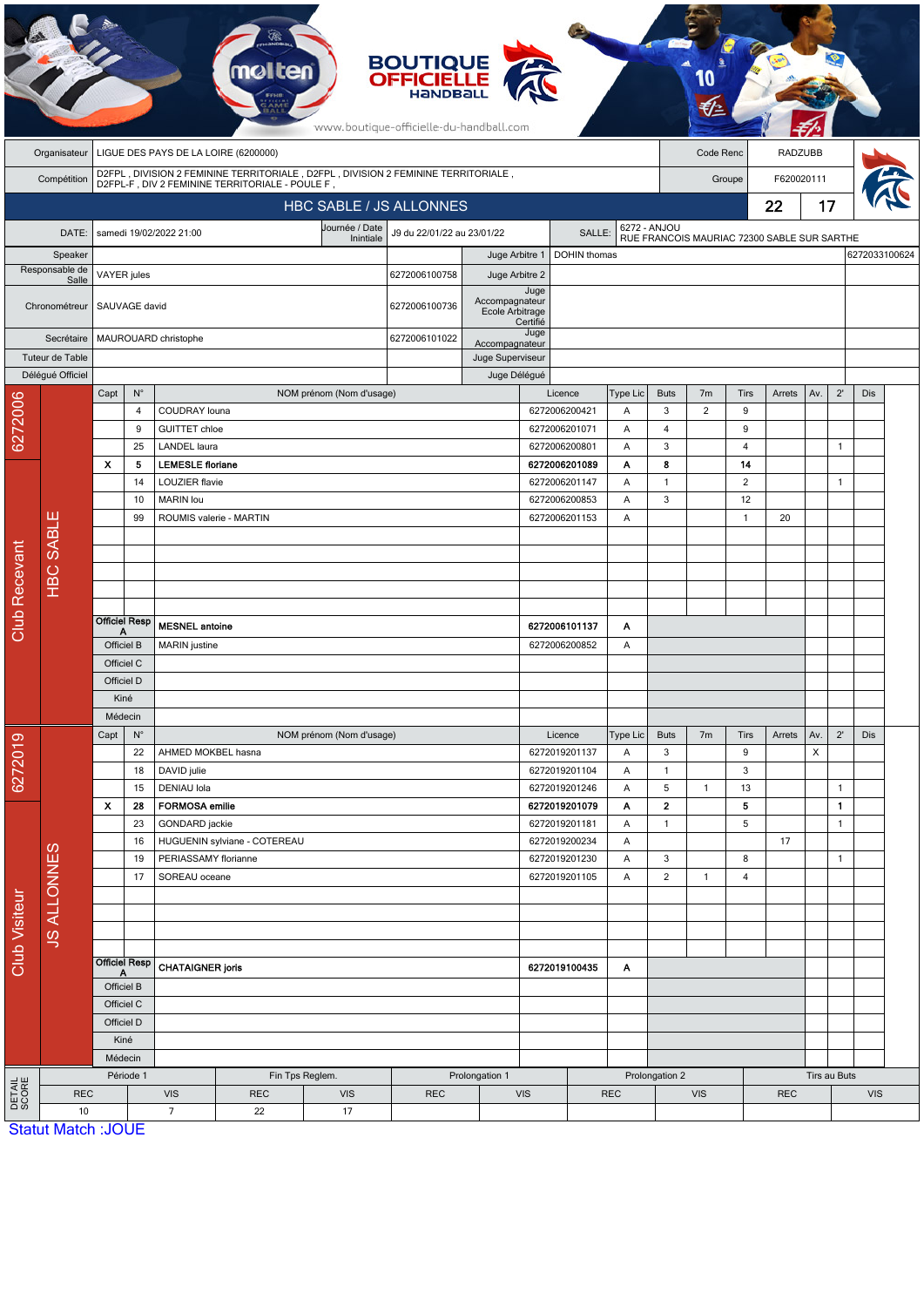|                |                        |           | Organisateur   LIGUE DES PAYS DE LA LOIRE (6200000)                                                                                      |                  |                        |            | Code Renc                                                                     |        | <b>RADZUBB</b> |    |  |  |
|----------------|------------------------|-----------|------------------------------------------------------------------------------------------------------------------------------------------|------------------|------------------------|------------|-------------------------------------------------------------------------------|--------|----------------|----|--|--|
|                | Compétition            |           | D2FPL , DIVISION 2 FEMININE TERRITORIALE , D2FPL , DIVISION 2 FEMININE TERRITORIALE ,<br>D2FPL-F, DIV 2 FEMININE TERRITORIALE - POULE F, |                  | F620020111<br>Groupe   |            |                                                                               |        |                |    |  |  |
|                |                        |           | <b>HBC SABLE / JS ALLONNES</b>                                                                                                           |                  |                        |            |                                                                               | 22     |                | 17 |  |  |
|                |                        |           |                                                                                                                                          |                  |                        |            |                                                                               |        |                |    |  |  |
|                |                        |           |                                                                                                                                          | Déroulé du Match |                        |            |                                                                               |        |                |    |  |  |
|                |                        |           | <b>PERIODE 1</b>                                                                                                                         | Temps<br>31:45   | Score<br>$10 - 08$     | Tir        | Tir JV N°23 GONDARD jackie                                                    | Action |                |    |  |  |
| Temps          | Score                  |           | Action                                                                                                                                   | 31:47            | $10 - 08$              |            | Arrêt JR N°99 ROUMIS valerie - MARTIN                                         |        |                |    |  |  |
| 00:44          | $00 - 00$              |           | Tir JV N°28 FORMOSA emilie                                                                                                               | 32:14            | $10 - 08$              |            | Tir JR N°25 LANDEL laura                                                      |        |                |    |  |  |
| 01:55<br>02:40 | $01 - 00$<br>$01 - 00$ | εt        | <b>But JR N°5 LEMESLE floriane</b><br>Tir JV N°22 AHMED MOKBEL hasna                                                                     | 32:17<br>33:04   | $10 - 08$<br>$11 - 08$ |            | Arrêt JV N°16 HUGUENIN sylviane - COTEREAU<br><b>But JR N°9 GUITTET chloe</b> |        |                |    |  |  |
| 03:53          | $01 - 00$              |           | Avertissement JV N°22 AHMED MOKBEL hasna                                                                                                 | 33:06            | $11 - 08$              | 21         | 2MN JV N°28 FORMOSA emilie                                                    |        |                |    |  |  |
| 04:20          | $01 - 00$              |           | Tir JV N°22 AHMED MOKBEL hasna                                                                                                           | 33:27            | $11 - 08$              | 21         | 2MN JR N°25 LANDEL laura                                                      |        |                |    |  |  |
| 04:35          | $02 - 00$              |           | But JR N°10 MARIN lou                                                                                                                    | 33:44            | $11 - 09$              |            | But JV N°15 DENIAU lola                                                       |        |                |    |  |  |
| 05:17<br>05:20 | $02 - 00$<br>$02 - 00$ | AR        | Tir JV N°23 GONDARD jackie<br>Arrêt JR N°99 ROUMIS valerie - MARTIN                                                                      | 34:30<br>34:32   | $11 - 09$<br>$11 - 09$ | AR         | Tir JR N°10 MARIN lou<br>Arrêt JV N°16 HUGUENIN sylviane - COTEREAU           |        |                |    |  |  |
| 06:12          | $02 - 00$              |           | Tir JV N°22 AHMED MOKBEL hasna                                                                                                           | 35:00            | $12 - 09$              |            | <b>But JR N°10 MARIN lou</b>                                                  |        |                |    |  |  |
| 06:15          | $02 - 00$              |           | Arrêt JR N°99 ROUMIS valerie - MARTIN                                                                                                    | 35:24            | $12 - 10$              |            | But JV N°17 SOREAU oceane                                                     |        |                |    |  |  |
| 06:25<br>07:22 | $02 - 00$<br>$02 - 00$ |           | Tir JR N°5 LEMESLE floriane<br>Tir JR N°14 LOUZIER flavie                                                                                | 35:53<br>35:55   | $12 - 10$<br>$12 - 10$ |            | Tir JR N°9 GUITTET chloe<br>Arrêt JV N°16 HUGUENIN sylviane - COTEREAU        |        |                |    |  |  |
| 07:24          | $02 - 00$              |           | Arrêt JV N°16 HUGUENIN sylviane - COTEREAU                                                                                               | 37:20            | $12 - 10$              |            | Tir JV N°15 DENIAU Iola                                                       |        |                |    |  |  |
| 07:34          | $02 - 00$              |           | Tir JV N°17 SOREAU oceane                                                                                                                | 37:49            | $13 - 10$              | . .        | But JR N°14 LOUZIER flavie                                                    |        |                |    |  |  |
| 07:36          | $02 - 00$              |           | Arrêt JR N°99 ROUMIS valerie - MARTIN                                                                                                    | 38:51            | $13 - 10$              |            | Tir JV N°23 GONDARD jackie                                                    |        |                |    |  |  |
| 08:00<br>08:06 | $02 - 00$<br>$02 - 01$ | 2<br>54   | 2MN JR N°14 LOUZIER flavie<br>But 7m JV N°15 DENIAU lola                                                                                 | 38:53<br>39:41   | $13 - 10$<br>$14 - 10$ |            | Arrêt JR N°99 ROUMIS valerie - MARTIN<br><b>But JR N°5 LEMESLE floriane</b>   |        |                |    |  |  |
| 08:28          | $03 - 01$              |           | <b>But JR N°5 LEMESLE floriane</b>                                                                                                       | 40:10            | $14 - 11$              |            | But JV N°22 AHMED MOKBEL hasna                                                |        |                |    |  |  |
| 09:04          | $03 - 01$              |           | Tir JR N°10 MARIN lou                                                                                                                    | 40:26            | $14 - 11$              |            | Tir JR N°9 GUITTET chloe                                                      |        |                |    |  |  |
| 09:06<br>09:15 | $03 - 01$<br>$03 - 01$ | AR        | Arrêt JV N°16 HUGUENIN sylviane - COTEREAU<br>Tir JV N°22 AHMED MOKBEL hasna                                                             | 40:54<br>40:57   | $14 - 11$<br>$14 - 11$ | -l IP      | Tir JV N°17 SOREAU oceane<br>Arrêt JR N°99 ROUMIS valerie - MARTIN            |        |                |    |  |  |
| 09:18          | $03 - 01$              |           | Arrêt JR N°99 ROUMIS valerie - MARTIN                                                                                                    | 41:31            | $14 - 11$              |            | Tir JV N°19 PERIASSAMY florianne                                              |        |                |    |  |  |
| 09:49          | $03 - 01$              |           | Tir JR N°4 COUDRAY louna                                                                                                                 | 41:35            | $14 - 11$              |            | Arrêt JR N°99 ROUMIS valerie - MARTIN                                         |        |                |    |  |  |
| 09:52          | $03 - 01$              |           | Arrêt JV N°16 HUGUENIN sylviane - COTEREAU                                                                                               | 41:39            | $14 - 11$              |            | Tir JV N°22 AHMED MOKBEL hasna                                                |        |                |    |  |  |
| 10:00<br>10:51 | $04 - 01$<br>$04 - 01$ |           | But JR N°10 MARIN lou<br>Tir JR N°10 MARIN lou                                                                                           | 41:42<br>42:33   | $14 - 11$<br>$15 - 11$ |            | Arrêt JR N°99 ROUMIS valerie - MARTIN<br>But JR N°9 GUITTET chloe             |        |                |    |  |  |
| 11:47          | $04 - 01$              |           | Tir JR N°4 COUDRAY louna                                                                                                                 | 43:10            | $15 - 11$              |            | Tir JV N°22 AHMED MOKBEL hasna                                                |        |                |    |  |  |
| 11:50          | $04 - 01$              | AR        | Arrêt JV N°16 HUGUENIN sylviane - COTEREAU                                                                                               | 43:13            | $15 - 11$              | AR         | Arrêt JR N°99 ROUMIS valerie - MARTIN                                         |        |                |    |  |  |
| 12:32          | $04 - 01$              |           | Tir JV N°15 DENIAU lola                                                                                                                  | 43:44            | $15 - 11$              |            | Tir JR N°10 MARIN lou                                                         |        |                |    |  |  |
| 12:57<br>13:14 | $04 - 01$<br>$04 - 01$ |           | Tir JR N°5 LEMESLE floriane<br>Tir JR N°10 MARIN lou                                                                                     | 44:28<br>44:31   | $16 - 11$<br>$16 - 11$ | 17.        | But 7m JR N°4 COUDRAY louna<br><b>Temps Mort d'Equipe Visiteur</b>            |        |                |    |  |  |
| 13:18          | $04 - 01$              | Ш         | Tir JR N°5 LEMESLE floriane                                                                                                              | 45:14            | $16 - 11$              | Шr         | Tir JV N°15 DENIAU Iola                                                       |        |                |    |  |  |
| 13:21          | $04 - 01$              | AR        | Arrêt JV N°16 HUGUENIN sylviane - COTEREAU                                                                                               | 45:52            | $16 - 11$              |            | Tir JR N°4 COUDRAY louna                                                      |        |                |    |  |  |
| 14:06          | $04 - 02$              |           | But JV N°23 GONDARD jackie                                                                                                               | 45:55            | $16 - 11$              | AR         | Arrêt JV N°16 HUGUENIN sylviane - COTEREAU                                    |        |                |    |  |  |
| 14:35<br>15:25 | $05 - 02$<br>05 - 03   |           | <b>But JR N°5 LEMESLE floriane</b><br>$\left  \cdot \right $ But JV N°15 DENIAU lola                                                     | 47:33<br>47:38   | $16 - 11$<br>$16 - 11$ | Шr         | Tir JV N°15 DENIAU Iola<br>Arrêt JR N°99 ROUMIS valerie - MARTIN              |        |                |    |  |  |
| 16:44          | $05 - 03$              |           | Tir JR N°5 LEMESLE floriane                                                                                                              | 47:53            | $16 - 11$              |            | Tir JR N°5 LEMESLE floriane                                                   |        |                |    |  |  |
| 16:46          | $05 - 03$              | . .       | <b>Temps Mort d'Equipe Visiteur</b>                                                                                                      | 47:56            | $16 - 11$              |            | Arrêt JV N°16 HUGUENIN sylviane - COTEREAU                                    |        |                |    |  |  |
| 17:38<br>18:19 | $06 - 03$<br>$06 - 04$ |           | <b>But JR N°5 LEMESLE floriane</b><br>But JV N°28 FORMOSA emilie                                                                         | 48:01<br>48:03   | $16 - 11$<br>$16 - 11$ | ШP         | Tir JV N°28 FORMOSA emilie<br>Arrêt JR N°99 ROUMIS valerie - MARTIN           |        |                |    |  |  |
| 18:35          | $06 - 04$              | 2.        | 2MN JV N°19 PERIASSAMY florianne                                                                                                         | 49:24            | $17 - 11$              |            | But JR N°9 GUITTET chloe                                                      |        |                |    |  |  |
| 20:14          | $06 - 04$              |           | Tir JR N°9 GUITTET chloe                                                                                                                 | 50:57            | $17 - 11$              |            | Tir JR N°10 MARIN lou                                                         |        |                |    |  |  |
| 21:26          | $06 - 05$              |           | But JV N°18 DAVID julie                                                                                                                  | 50:59            | $17 - 11$              | AR.        | Arrêt JV N°16 HUGUENIN sylviane - COTEREAU                                    |        |                |    |  |  |
| 21:41<br>22:09 | $06 - 05$<br>$06 - 05$ | Ш         | Tir JR N°5 LEMESLE floriane<br>Tir JV N°19 PERIASSAMY florianne                                                                          | 51:01<br>51:33   | $17 - 11$<br>$17 - 11$ | ш<br>Шr    | Temps Mort d'Equipe Visiteur<br>Tir JV N°18 DAVID julie                       |        |                |    |  |  |
| 22:12          | $06 - 05$              | AR        | Arrêt JR N°99 ROUMIS valerie - MARTIN                                                                                                    | 51:37            | $17 - 12$              |            | But JV N°28 FORMOSA emilie                                                    |        |                |    |  |  |
| 22:27          | $06 - 05$              | т.        | Temps Mort d'Equipe Recevant                                                                                                             | 51:58            | $18 - 12$              |            | But JR N°25 LANDEL laura                                                      |        |                |    |  |  |
| 22:30<br>22:33 | $06 - 05$<br>$06 - 05$ |           | Tir JV N°23 GONDARD jackie<br>Arrêt JR N°99 ROUMIS valerie - MARTIN                                                                      | 52:26<br>52:46   | $18 - 13$<br>$19 - 13$ |            | But JV N°22 AHMED MOKBEL hasna<br><b>But JR N°5 LEMESLE floriane</b>          |        |                |    |  |  |
| 22:43          | $06 - 05$              |           | Tir JR N°10 MARIN lou                                                                                                                    | 53:14            | $19 - 13$              |            | Tir JV N°15 DENIAU Iola                                                       |        |                |    |  |  |
| 23:10          | $06 - 06$              |           | But JV N°19 PERIASSAMY florianne                                                                                                         | 53:17            | $19 - 13$              | AR         | Arrêt JR N°99 ROUMIS valerie - MARTIN                                         |        |                |    |  |  |
| 23:21          | $06 - 06$              |           | Tir JR N°4 COUDRAY louna                                                                                                                 | 53:41            | $20 - 13$              |            | But JR N°25 LANDEL laura                                                      |        |                |    |  |  |
| 23:24<br>23:48 | $06 - 06$<br>$06 - 06$ | AR<br>Tır | Arrêt JV N°16 HUGUENIN sylviane - COTEREAU<br>Tir JV N°18 DAVID julie                                                                    | 54:21<br>54:46   | $20 - 14$<br>$21 - 14$ | : :        | But JV N°15 DENIAU lola<br><b>But JR N°5 LEMESLE floriane</b>                 |        |                |    |  |  |
| 23:51          | $06 - 06$              |           | Arrêt JR N°99 ROUMIS valerie - MARTIN                                                                                                    | 55:16            | $21 - 15$              |            | But JV N°19 PERIASSAMY florianne                                              |        |                |    |  |  |
| 24:02          | $07 - 06$              |           | But JR N°25 LANDEL laura                                                                                                                 | 55:44            | $21 - 15$              |            | Tir JR N°4 COUDRAY louna                                                      |        |                |    |  |  |
| 24:45          | $07 - 06$              | Ш         | Tir JV N°15 DENIAU Iola                                                                                                                  | 55:47            | $21 - 15$              | AR         | Arrêt JV N°16 HUGUENIN sylviane - COTEREAU                                    |        |                |    |  |  |
| 24:47<br>26:43 | $07 - 06$<br>$07 - 06$ | AR        | Arrêt JR N°99 ROUMIS valerie - MARTIN<br>Tir JR N°10 MARIN lou                                                                           | 55:55<br>56:19   | $21 - 16$<br>$21 - 16$ |            | But JV N°15 DENIAU lola<br>Tir JR N°9 GUITTET chloe                           |        |                |    |  |  |
| 26:45          | $07 - 06$              | AR        | Arrêt JV N°16 HUGUENIN sylviane - COTEREAU                                                                                               | 56:22            | $21 - 16$              | AR         | Arrêt JV N°16 HUGUENIN sylviane - COTEREAU                                    |        |                |    |  |  |
| 27:41          | $08 - 06$              |           | <b>But JR N°5 LEMESLE floriane</b>                                                                                                       | 56:46            | $21 - 17$              |            | But JV N°22 AHMED MOKBEL hasna                                                |        |                |    |  |  |
| 28:09          | $08 - 06$              |           | Tir JV N°19 PERIASSAMY florianne                                                                                                         | 57:16            | $21 - 17$              | ШP<br>AR   | Tir JR N°10 MARIN lou                                                         |        |                |    |  |  |
| 28:45<br>29:08 | $09 - 06$<br>$09 - 06$ |           | But JR N°9 GUITTET chloe<br>Tir JV N°15 DENIAU Iola                                                                                      | 57:18<br>57:47   | $21 - 17$<br>$21 - 17$ | Ш          | Arrêt JV N°16 HUGUENIN sylviane - COTEREAU<br>Temps Mort d'Equipe Recevant    |        |                |    |  |  |
| 29:11          | $09 - 06$              | AR        | Arrêt JR N°99 ROUMIS valerie - MARTIN                                                                                                    | 58:28            | $21 - 17$              |            | Tir JV N°15 DENIAU lola                                                       |        |                |    |  |  |
| 29:35          | $10 - 06$              | : :       | But JR N°4 COUDRAY louna                                                                                                                 | 58:31            | $21 - 17$              | AR         | Arrêt JR N°99 ROUMIS valerie - MARTIN                                         |        |                |    |  |  |
| 29:51          | $10 - 07$              |           | But JV N°19 PERIASSAMY florianne                                                                                                         | 58:59<br>59:05   | $21 - 17$<br>$22 - 17$ | 21<br>1741 | 2MN JV N°15 DENIAU lola<br>But 7m JR N°4 COUDRAY louna                        |        |                |    |  |  |
|                |                        |           | <b>PERIODE 2</b>                                                                                                                         | 59:29            | $22 - 17$              | -LIF       | Tir JV N°19 PERIASSAMY florianne                                              |        |                |    |  |  |
| Temps          | Score                  |           | Action                                                                                                                                   | 59:32            | $22 - 17$              |            | Tir JV N°19 PERIASSAMY florianne                                              |        |                |    |  |  |
| 30:17          | $10 - 07$              | Tir       | Tir JR N°9 GUITTET chloe                                                                                                                 | 59:34            | $22 - 17$              |            | Arrêt JR N°99 ROUMIS valerie - MARTIN                                         |        |                |    |  |  |

30:51 **10 - 08 | 7m** | *But 7m JV N°17 SOREAU oceane*